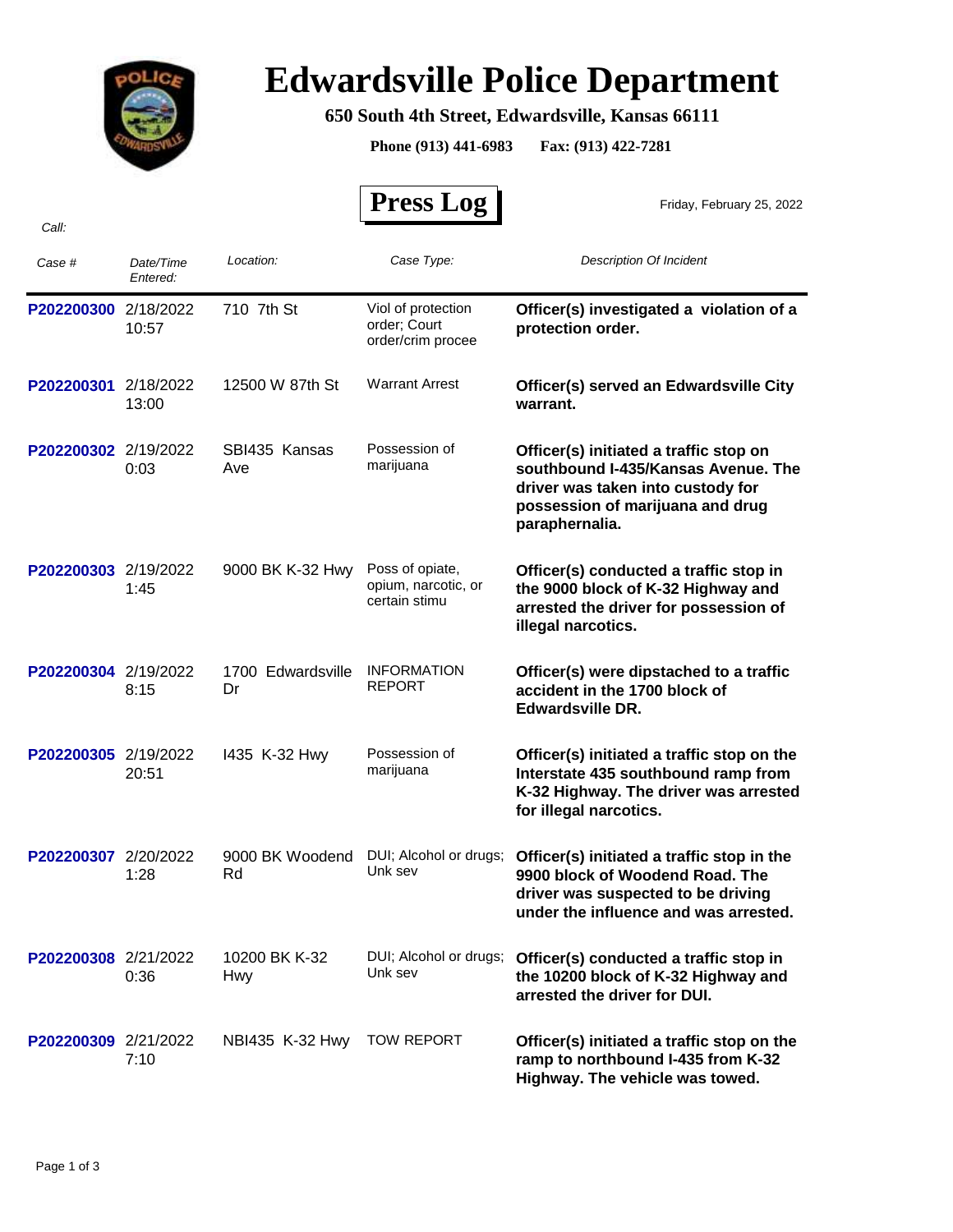## **Press Log**

| Case #               | Date/Time<br>Entered: | Location:                                | Case Type:                                              | <b>Description Of Incident</b>                                                                                                                                                                      |
|----------------------|-----------------------|------------------------------------------|---------------------------------------------------------|-----------------------------------------------------------------------------------------------------------------------------------------------------------------------------------------------------|
| P202200310 2/22/2022 | 0:43                  | 9134 Woodend                             | Fleeing or eluding a<br>LEO                             | Officer(s) conducted a traffic stop in<br>the 9100 block of Woodend Road. The<br>driver was arrested for fleeing and<br>attempting to elude and interference<br>with a Law Enforcement Officer.     |
| P202200311 2/23/2022 | 0:47                  | 1500 BK<br>Edwardsville Dr               | Unlawful possession<br>drug precursors drug<br>parapher | Officer(s) were dispatched to the 1500<br>block of Edwardsville Drive to<br>investigate criminal trespassing. One<br>party was arrested on unrelated<br>warrants.                                   |
| P202200312 2/23/2022 | 10:30                 | 200 BK Beach St                          | Criminal damage to<br>property                          | Officer(s) investigated a disturbance in<br>the 200 block of Beach Street.                                                                                                                          |
| P202200313 2/23/2022 | 9:30                  | 300 Mission Creek Code Violation -<br>Rd | <b>Environmental Code</b>                               | The CSO inspected prohibited<br>conditions in the 300 Block of Mission<br>Creek Road.                                                                                                               |
| P202200314 2/23/2022 | 13:25                 | 464 Blake St                             | Code Violation -<br><b>Environmental Code</b>           | The CSO inspected prohibited<br>conditions in the 400 Block of Blake<br>Street.                                                                                                                     |
| P202200315 2/23/2022 | 15:16                 | 1128 S 98th St                           | Unlawful possession<br>controlled substances            | Officer(s) investigated a traffic stop in<br>the 1100 block of S. 98th Street. The<br>driver and passenger were arrested.                                                                           |
| P202200316 2/23/2022 | 16:49                 | 200 BK Newton St                         | <b>INFORMATION</b><br>REPORT - Trespass<br>Warning      | Officer(s) investigated suspicious<br>activity in the 200 block of Newton<br>Street.                                                                                                                |
| P202200317 2/23/2022 | 20:35                 | 9500 BK Woodend Warrant Arrest<br>Rd     |                                                         | Officer(s) conducted a traffic stop in<br>the 9500 block of Woodend Road. The<br>driver was arrested for an NCIC<br>warrant.                                                                        |
| P202200318 2/24/2022 | 0:27                  | 1200 Blake St                            | Criminal carrying of a<br>weapon; Concealed<br>firearm  | Officer(s) conducted an occupied<br>vehicle check in the 1200 block of<br><b>Blake Street. The driver was found to</b><br>be trespassing, in possession of drug<br>paraphernalia, and was arrested. |
| P202200320 2/24/2022 | 8:00                  | 650 S 4th St                             | <b>Warrant Arrest</b>                                   | Officer(s) served a municipal warrant.                                                                                                                                                              |

*Call:*